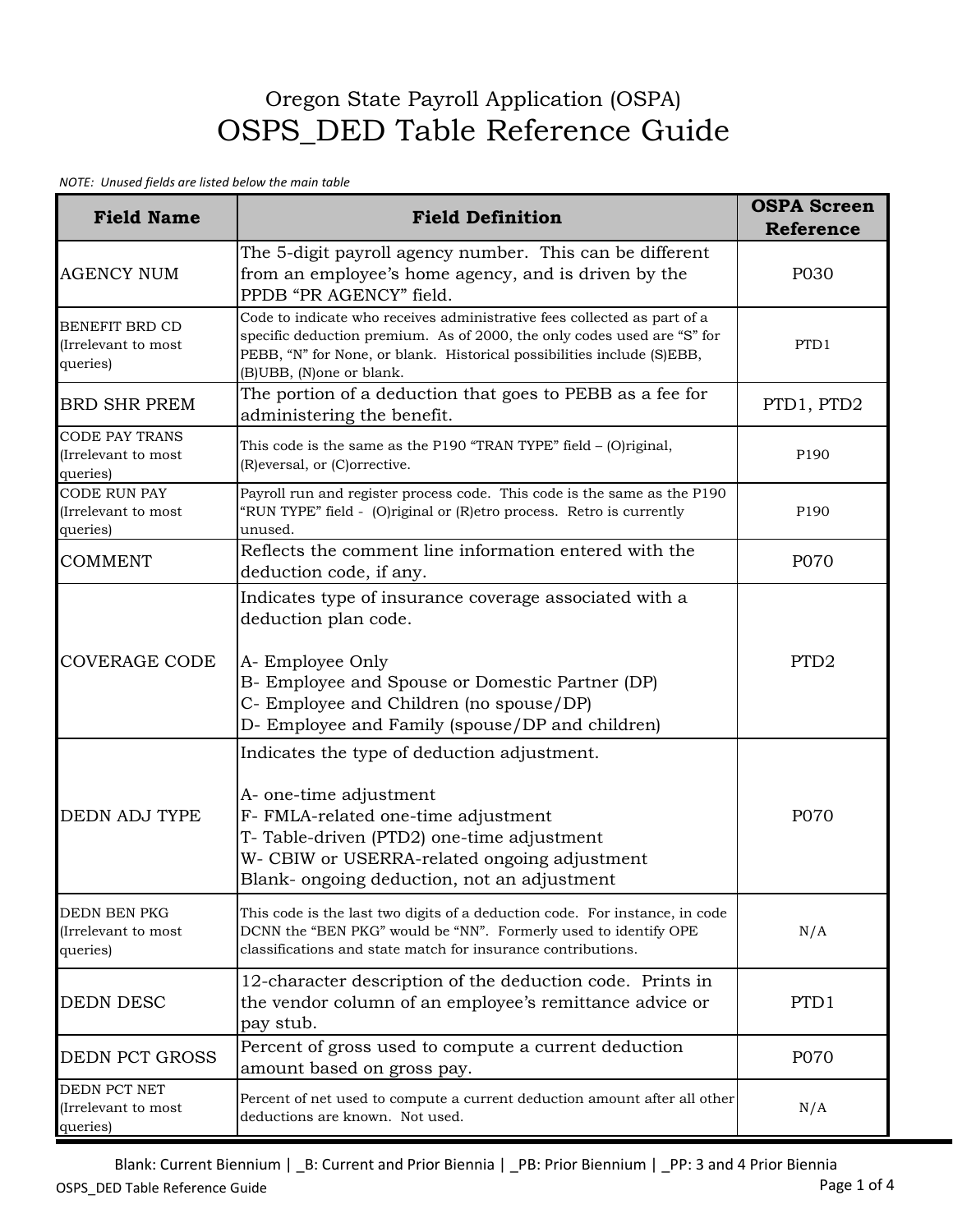| <b>Field Name</b>                                  | <b>Field Definition</b>                                                                                                                                                                                                                                      | <b>OSPA Screen</b><br><b>Reference</b> |
|----------------------------------------------------|--------------------------------------------------------------------------------------------------------------------------------------------------------------------------------------------------------------------------------------------------------------|----------------------------------------|
| <b>DEDN PKG</b>                                    | First two characters of a deduction code. Useful when<br>querying for a family of deduction codes.<br>For example, "BK" to capture all food bank deductions.                                                                                                 | N/A                                    |
| DEDN PLAN CODE                                     | Plan code associated with a deduction code, if applicable.<br>Designates further breakdowns within a deduction code.<br>Example: For deduction code XDNN, plan code $111 =$ first<br>fixed deposit, $120$ = second fixed deposit, $555$ = a net<br>deposit.  | P070, PTD2                             |
| DEDN PLAN DESC                                     | 12-character description of the deduction code's plan code,<br>if any. Prints in the description column of an employee's<br>remittance advice or pay stub.                                                                                                   | PTD <sub>2</sub>                       |
| DEDN PLAN DISTR<br>(Irrelevant to most<br>queries) | Code of various deduction options by distributor code; describing which<br>of several contacts may apply for a given carrier. Example 1=basic,<br>2=major medical 3=comprehensive, 4=panel, 5=dental, etc. As of 1999,<br>this field is no longer used.      | PTD <sub>2</sub>                       |
| <b>DEDN TYPE</b>                                   | Four-character deduction code which corresponds to an<br>employee's P070 Net Pay Deduction screen. Also<br>corresponds to an employee's deductions listed on the right-<br>hand side of the paycheck.<br>Example: XDNN (direct deposit) or SLNN (basic life) | P070, PTD1                             |
| <b>EE DEDN AMT</b>                                 | Employee-paid portion of deduction codes. Can be<br>calculated if table-driven, or fixed if directly entered into<br>the P070 "Share Fixed Amount" field.<br>NOTE: Direct deposits are deductions and are included in<br>this figure.                        | P070, PTD2                             |
| EE YTD DEDN                                        | Tax-year-to-date total that the employee has paid for the<br>corresponding deduction.                                                                                                                                                                        | N/A                                    |
| <b>EMPLOYEE NAME</b>                               | Name of employee as entered into the PPDB, last name<br>first.                                                                                                                                                                                               | P030                                   |
| <b>EMPLOYEE NUM</b>                                | 9-character alphanumeric identifier beginning with "OR",<br>assigned by PPDB to uniquely identify an employee without<br>using a Social Security number.                                                                                                     | P030                                   |
| ER DEDN AMNT                                       | Employee-paid portion of deduction codes. Can be<br>calculated if table-driven, or fixed if directly entered into<br>the P070 "Emplr Share" field.                                                                                                           | P070, PTD2                             |
| <b>LOAD DATE</b>                                   | The date that this information was loaded to the Datamart<br>warehouse. This field has no relation to the Pay Period<br>Ending date.                                                                                                                         | N/A                                    |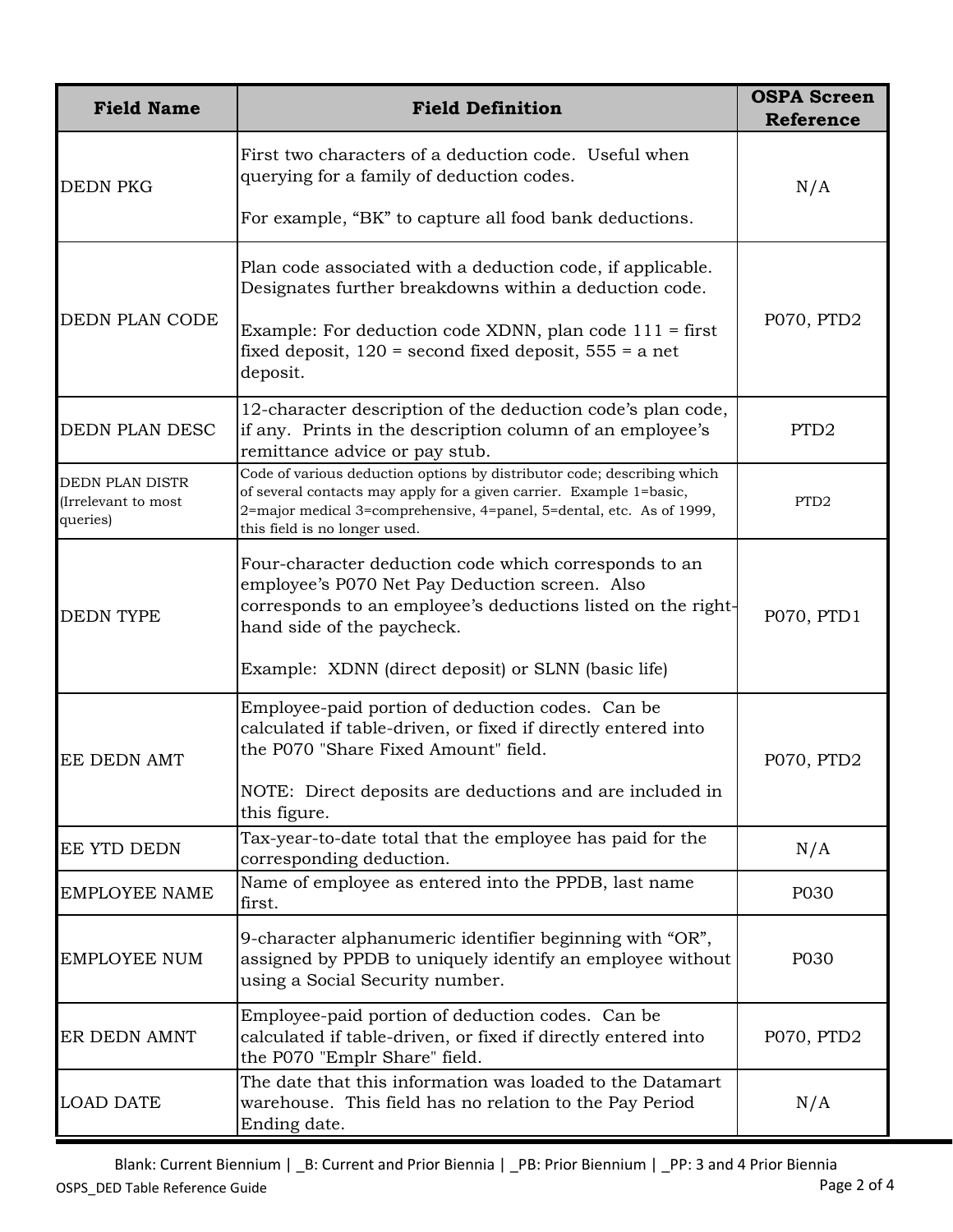| <b>Field Name</b>                                 | <b>Field Definition</b>                                                                                                                                                                                                                                                                 | <b>OSPA Screen</b><br>Reference |
|---------------------------------------------------|-----------------------------------------------------------------------------------------------------------------------------------------------------------------------------------------------------------------------------------------------------------------------------------------|---------------------------------|
| <b>NMBR ISS</b>                                   | This number reflects how many times the employee record<br>has been calculated. Matches the "REG SET" number on<br>P190. This is normally 1 for Run 1, 2 for Run 2, etc., but<br>does vary depending on paperwork timing.                                                               | P190                            |
| <b>NON TAXBL CODE</b>                             | Flag in the deduction table indicating whether the<br>deduction is to be taken before or after payroll income (I) or<br>FICA (F) taxes are calculated.<br>$N$ – non-taxable $(I)$<br>T – taxable<br>$X$ – non-taxable (I) and (F)                                                       | PTD1                            |
| OPE CLASS CODE<br>(Irrelevant to most<br>queries) | Code used to group similar types of deductions for financial reporting<br>purposes.<br>C - composite benefit<br>D - dental insurance<br>$F$ – flexible benefits<br>$H$ – health ins<br>$L$ – life ins<br>N - not an OPE benefit<br>S - state police ins<br>T - long-term disability ins | PTD1                            |
| PAY DIST CODE                                     | Also called the "check distribution code". This is the sort<br>order by which agencies have chosen to have their checks<br>distributed. Choices are PCA, Crew-unit, RDC, or<br>alphabetical. Driven from Payroll Report Option "A" on the<br>agency's PBAP screen.                      | P030                            |
| PAY PERIOD END                                    | The pay period ending date is the last calendar day of any<br>given month. Corresponds to the P190 "PAY PER END<br>DATE" field.                                                                                                                                                         | P190                            |
| REPT DIST CODE                                    | A code established by the agency for the identification of<br>divisions/units for the purpose of personnel report<br>distribution and subtotals. Corresponds to the "RDC" field<br>in PPDB.                                                                                             | P030                            |
| <b>ROUTING NUM</b>                                | For direct deposit XDNN deductions, this shows the "R&T"<br>(routing & transit) number. Archival began PPE<br>5/31/2014.                                                                                                                                                                | P070                            |
| TAX YEAR                                          | The calendar year for which taxes were paid.                                                                                                                                                                                                                                            | P190                            |
| <b>VENDOR AMNT</b>                                | The portion of a deduction that goes to the vendor.                                                                                                                                                                                                                                     | PTD <sub>2</sub>                |
| WG FOR PRM B                                      | For percent-based deductions, this field identifies the wage<br>used in the calculation.                                                                                                                                                                                                | N/A                             |